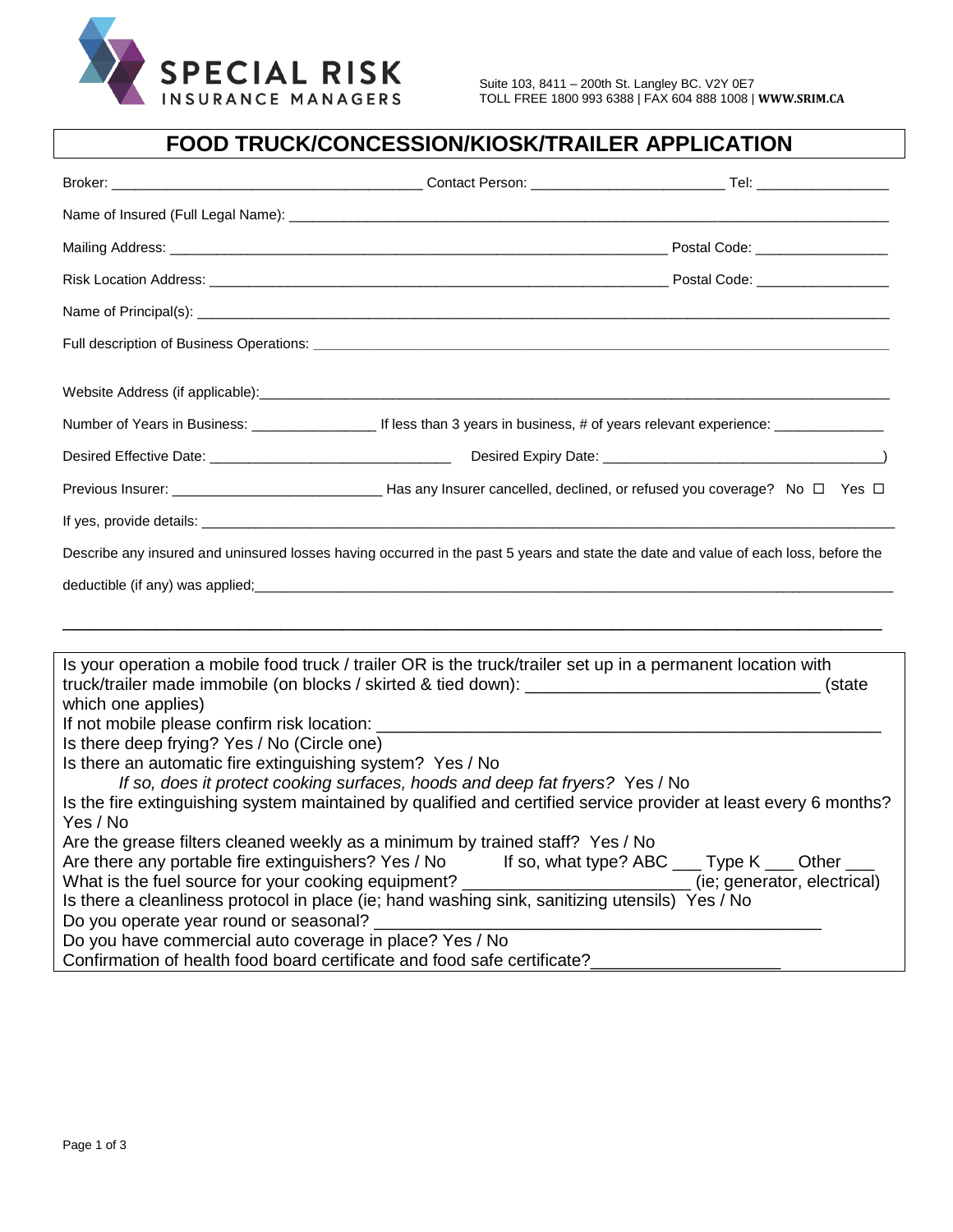

| PROPERTY UNDERWRTING INFORMATION (complete only if coverage required for permanent location/immobile structure) |  |  |  |
|-----------------------------------------------------------------------------------------------------------------|--|--|--|
|                                                                                                                 |  |  |  |

| Fire Department: Paid F/T: __________ Paid P/T: _________                                                                                                          |                                          | Volunteer: _________ | None: ______________                                                                                                      |  |  |
|--------------------------------------------------------------------------------------------------------------------------------------------------------------------|------------------------------------------|----------------------|---------------------------------------------------------------------------------------------------------------------------|--|--|
| Select the distance between your building and the nearest Municipal Fire Hydrant:<br>Within 500 feet $\Box$ Between 500 and 1000 feet $\Box$ Over 1000 feet $\Box$ |                                          |                      |                                                                                                                           |  |  |
|                                                                                                                                                                    |                                          |                      |                                                                                                                           |  |  |
| If over 30 years old, have there been any updates to the building/structure?                                                                                       |                                          |                      |                                                                                                                           |  |  |
|                                                                                                                                                                    |                                          |                      |                                                                                                                           |  |  |
| Heating Type: ___________________________General Housekeeping: _________________                                                                                   |                                          |                      |                                                                                                                           |  |  |
|                                                                                                                                                                    |                                          |                      | Burglary Alarm System: Monitored □ Local □ None □ Is the monitoring company ULC Approved No □ Yes □                       |  |  |
| <b>GENERAL LIABILITY UNDERWRTING INFORMATION</b>                                                                                                                   |                                          |                      |                                                                                                                           |  |  |
|                                                                                                                                                                    |                                          |                      |                                                                                                                           |  |  |
|                                                                                                                                                                    |                                          |                      | Gross Receipts (Food): Cross Receipts (Liquor): Cambridge Any other revenues? Contract Cross Receipts (Food):             |  |  |
| Does the applicant engage in any other operations (other than as described in full description of business operations as above)?                                   |                                          |                      |                                                                                                                           |  |  |
| YES / NO (circle one)                                                                                                                                              | If yes, describe on separate attachment. |                      |                                                                                                                           |  |  |
| Answer the following only if there is liquor sales/service:                                                                                                        |                                          |                      |                                                                                                                           |  |  |
| Does the applicant have a valid Liquor License: YES /                                                                                                              | -NO                                      |                      |                                                                                                                           |  |  |
| Does the applicant have written procedures regarding service of alcohol & for handling intoxicated patrons: YES / NO                                               |                                          |                      |                                                                                                                           |  |  |
| Does the applicant require all managers and servers to have taken the ProServe (SIP) program or equivalent: YES<br><b>NO</b>                                       |                                          |                      |                                                                                                                           |  |  |
| <b>CRIME UNDERWRTING INFORMATION (if applicable)</b>                                                                                                               |                                          |                      |                                                                                                                           |  |  |
| How employees would routinely handle money? _________                                                                                                              |                                          |                      |                                                                                                                           |  |  |
|                                                                                                                                                                    |                                          |                      |                                                                                                                           |  |  |
| Do you make daily deposits to the bank? No $\Box$ Yes $\Box$                                                                                                       |                                          |                      |                                                                                                                           |  |  |
| <b>INTERNAL CONTROLS: Are bank accounts reconciled monthly?</b> No □ Yes □                                                                                         |                                          |                      |                                                                                                                           |  |  |
| Are bank accounts reconciled by someone not authorized to deposit or withdraw? No $\Box$ Yes $\Box$ (If no please explain)                                         |                                          |                      |                                                                                                                           |  |  |
| Is a countersignature of all cheques require? No $\Box$ Yes $\Box$<br>Above what amount?                                                                           |                                          |                      |                                                                                                                           |  |  |
|                                                                                                                                                                    |                                          |                      | Will endorsement of cheques on Employers behalf be limited to endorsement for deposit to the credit of the employer only? |  |  |
| No $\Box$ Yes $\Box$                                                                                                                                               |                                          |                      |                                                                                                                           |  |  |